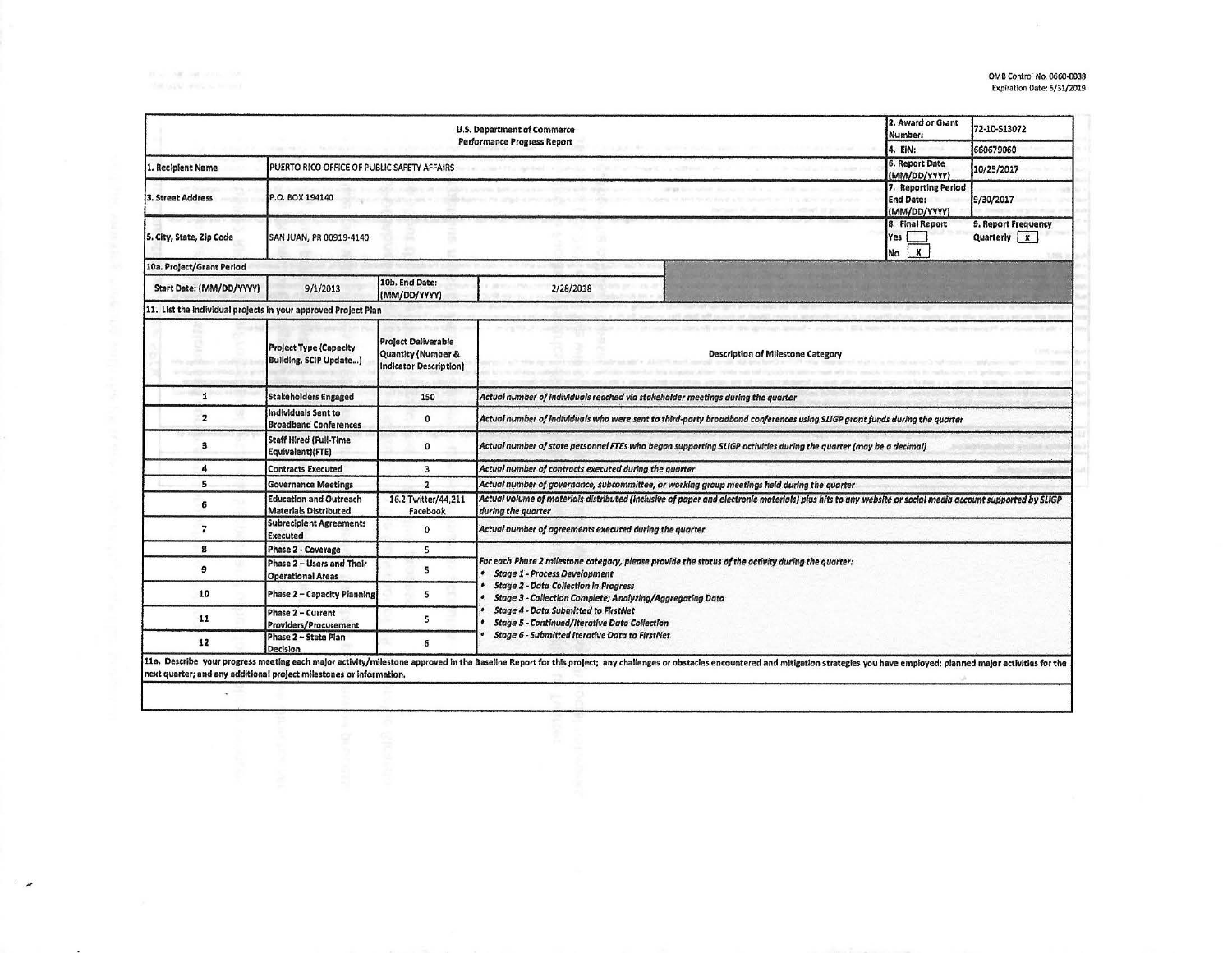## July 2017

. Worked on the travels reports (Dallas, San Antonio), payments, reimbursements and others related administrative matters. . Meetings with SPOC and PR FirstNet team to review and discuss the State Plan portal and the proce recommendation to the Governor. . We worked on a presentation for the Governor about the State Plan proposal and the Opt-in and Opt-out option process. . We conducted several teamwork meetings with the SPOC, to review the question, and concerns regarding the State Plan for PR. . The SPOC was meet with the Governor and the Public Safety Committee and present the State Plan proposal. . Meetings with Executive Committee were held to discuss th questions, and concerns to submit through the state plan portal regarding the state plan proposal.

. Multiple calls and emails between Region 4 lead and the PR FirstNet team about FirstNet State Plan. . We evaluate, revise and select proposals received to contract technical consulting services and a firm to produce inst evaluation and process to select the proposal of Engineer for technical consulting services and the proposal of a production firm to production institutional videos and mechanical digital art concept designs. . Joel contin quarterly according to Facebook metrics (44,211) impressions reached, according to Twitter analytics, (16,2K) reached.

. We receive and revise the Final Programmatic Environmental impact Statement for the National Public Safety Broadband Network in the contiguous region of the US that includes Puerto Rico. . Several meetings with Netnia (F staff meeting and always bring an update of SLIGP and FirstNet work.

## August 2017

. We are meeting with stakeholder representatives and present the State Plan proposal to ensure they know. Also, we discuss the process of Opt-in/Opt-Out. . We continue with the process of reviewing the state plan to ident proposal. . We complete and collect all the comments, questions, and concerns, exported through the State Plan portal. . Meetings with AT&T representatives were held to discuss the State Plan proposal. . We participate in several meetings with PR FirstNet team to discussed outreach strategy. . We conducted a few teamwork meetings with OASP director to planning and coordinating workshop conferences. . We meet by email Khanisa Figaro (Program outreach strategy. . Joel requested proposals to acquisitions tablets, smartphones and a hot spot for being using on outreach activities. . We conducted a few conference calls with the SPOC Abner Gomez, Charles Murph (Firs coordinate the Governor announcement event regarding the decision to Opt-in to FirstNet. . We contract the Engineer for technical consulting. . We contract the producer firm to produce institutional videos of our First Res coordinated and realize a meeting with the Engineer Cedeño (President of All Professional Services Group), to discuss the State Plan proposal for PR. . I coordinated and realize a meeting with Alexis Negron (President of I videos. . We announce the PR governor decision to Opt-in to FirstNet AT&T solutions. . Several meetings with Netnia (financial manager) to discuss match plan and closeout SLIGP grants. . I attend OASP staff meeting and rep

## September 2017

. We coordinate an interviews/station visits for Charles Murph and Kyie Richardson with PR Fire Chief and Mr. Abner Gomes from PREMA, . We conducted weekly meetings with the Engineer CedeRo regarding interoperability. Firs ntacto representatives regarding the production of institutional videos and the mechanical art design for our social media, website and outreach activities. . . We conducted weekly works meetings with OASP director, Joel, workshop conferences and other activities as a part of outreach efforts. . We develop Schedule timeline for the regional workshop conferences. . We produce a list of First Responders per regions to invites workshop confere regional directors to arrangements for the conferences. . We revise the PR FirstNet website and made recommendations to adjust before the release. . We developed presentations in PowerPoint to be presenting at the regional ommunication with Yuki regarding SLIGP and FirstNet matters. . Several meetings with Netnia (Financial Manager) to discuss match plan and closeout SLIGP grants. . 1 attend QASP staff meeting and report the update of SLIGP

11b. If the project team anticipates requesting any changes to the approved Baseline Report in the next quarter, describe those below. Note that any substantive changes to the Baseline Report must be approved by the Depart Commerce before implementation.

No changes anticipated.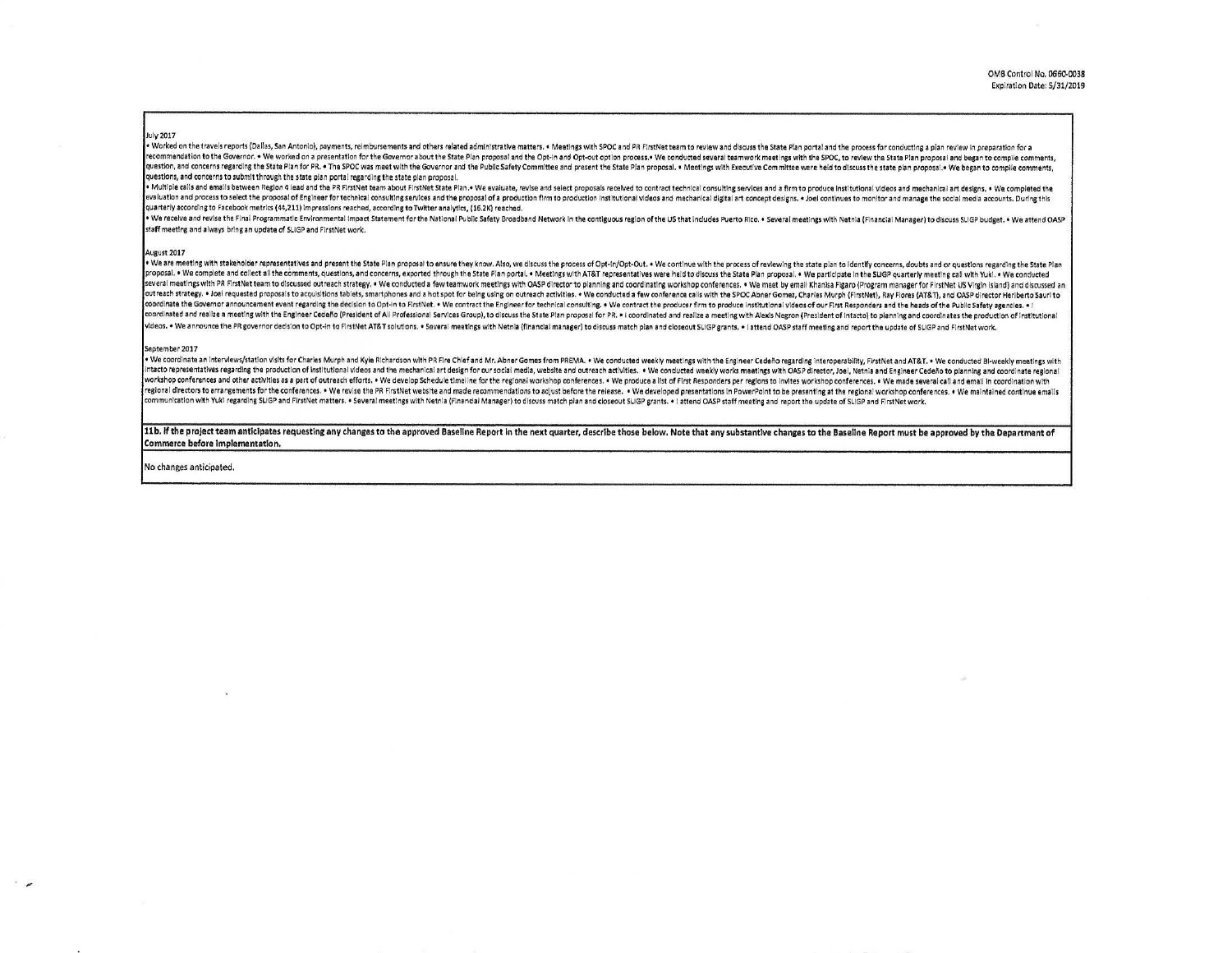|                                                                                                                                                            |                                                                                                               | 11c. Provide any other information that would be useful to NTIA as it assesses this project's progress.                                |                          |                      |                               |                   |                 |                                         |                                          |
|------------------------------------------------------------------------------------------------------------------------------------------------------------|---------------------------------------------------------------------------------------------------------------|----------------------------------------------------------------------------------------------------------------------------------------|--------------------------|----------------------|-------------------------------|-------------------|-----------------|-----------------------------------------|------------------------------------------|
| 96% of the data collection process from the HSRB was completed.                                                                                            |                                                                                                               |                                                                                                                                        |                          |                      |                               |                   |                 |                                         |                                          |
| 11d. Describe any success stories or best practices you have identified. Please be as specific as possible.                                                |                                                                                                               |                                                                                                                                        |                          |                      |                               |                   |                 |                                         |                                          |
| Puerto Rico conducted a press conference to announce the PR governor decision to Opt-In to FirstNet AT&T solutions.                                        |                                                                                                               |                                                                                                                                        |                          |                      |                               |                   |                 |                                         |                                          |
| 12. Personnel                                                                                                                                              |                                                                                                               |                                                                                                                                        |                          |                      |                               |                   |                 |                                         |                                          |
| The Program Manager was hired on June 20, 2016                                                                                                             |                                                                                                               |                                                                                                                                        |                          |                      |                               |                   |                 |                                         |                                          |
| 12a. If the project is not fully staffed, describe how any lack of staffing may impact the project's time line and when the project will be fully staffed. |                                                                                                               |                                                                                                                                        |                          |                      |                               |                   |                 |                                         |                                          |
|                                                                                                                                                            |                                                                                                               |                                                                                                                                        |                          |                      |                               |                   |                 |                                         |                                          |
| 12b. Staffing Table - Please include all staff that have contributed time to the project. Please do not remove individuals from this table.                |                                                                                                               |                                                                                                                                        |                          |                      |                               |                   |                 |                                         |                                          |
| Job Title                                                                                                                                                  | FTE%                                                                                                          | Project (s) Assigned                                                                                                                   |                          |                      |                               |                   |                 |                                         |                                          |
| <b>SLIGP Program Manager</b>                                                                                                                               | 100%                                                                                                          | Develop and coordinate outreach and educations plans to Puerto Rico public safety community and completing progress reports, SLIGP-POC | Hired on June 20, 2016   |                      |                               |                   |                 |                                         |                                          |
| Grant Administrator                                                                                                                                        | 30%                                                                                                           | Provide grant management support, managing the project's budget, and ensuring that the grant activities are completed on time.         |                          |                      |                               |                   |                 |                                         |                                          |
| <b>Financial Coordinator</b>                                                                                                                               | 25%                                                                                                           | Produce financial statements, oversight transactions and implementing audit systems.                                                   |                          |                      |                               |                   |                 |                                         |                                          |
| <b>SWIC</b>                                                                                                                                                | 20%                                                                                                           | Implementation a statewide vision for interoperability.                                                                                |                          |                      |                               |                   |                 |                                         |                                          |
| SPOC                                                                                                                                                       | 3%                                                                                                            | Primary point of contact for NTIA and FirstNet                                                                                         |                          |                      |                               |                   |                 |                                         | No longer charged to<br><b>SLIGP</b>     |
| 13. Subcontracts (Vendors and/or Subrecipients)                                                                                                            |                                                                                                               |                                                                                                                                        |                          |                      |                               |                   |                 |                                         |                                          |
| 13a. Subcontracts Table - Include all subcontractors. The totals from this table must equal the "Subcontracts Total" in Question 14f.                      |                                                                                                               |                                                                                                                                        |                          |                      |                               |                   |                 |                                         |                                          |
| Name                                                                                                                                                       | <b>Subcontract Purpose</b>                                                                                    |                                                                                                                                        | Type<br>(Vendor/Subrec.) | RFP/RFQ Issued (Y/N) | Contract<br>Executed<br>(Y/N) | <b>Start Date</b> | <b>End Date</b> | <b>Total Federal Funds</b><br>Allocated | <b>Total Matching Funds</b><br>Allocated |
| Lex Santos                                                                                                                                                 | Project Management/Technical Advisor                                                                          |                                                                                                                                        | Vendor                   | Interviews           |                               | 8/17/2015         | 8/31/2016       | \$103.600.00                            |                                          |
| <b>Cybertech Solutions</b>                                                                                                                                 | Outreach and Educational Efforts - Web Design                                                                 |                                                                                                                                        | Vendor                   | γ                    | Y                             | 2/1/2016          | 5/31/2017       | \$44,662.00                             |                                          |
| <b>ACH Communication Services</b><br>Group                                                                                                                 | Outreach and Educational Efforts - Communication &<br><b>Public Relations Services</b>                        |                                                                                                                                        | Vendor                   | v                    | Y                             | 6/26/2017         | 9/30/2017       | \$9,000.00                              |                                          |
| All Professional Services Group                                                                                                                            | <b>Techinical Consulting Services</b>                                                                         |                                                                                                                                        | Vendor                   | Y                    | Y                             | 8/18/2017         | 2/28/2018       | \$30,000.00                             |                                          |
| Intacto LLC                                                                                                                                                | Outreach and Educational Efforts - Production Of<br>Institucional Videos, Mechanical Art Creatives<br>Concept |                                                                                                                                        | Vendor                   | ٧                    | Y                             | 8/18/2017         | 2/28/2018       | \$219,100.00                            |                                          |
| 13b. Describe any challenges encountered with vendors and/or subrecipients.                                                                                |                                                                                                               |                                                                                                                                        |                          |                      |                               |                   |                 |                                         |                                          |
| None                                                                                                                                                       |                                                                                                               |                                                                                                                                        |                          |                      |                               |                   |                 |                                         |                                          |

 $\chi$ 

 $\ddot{\phantom{a}}$ 

 $\omega$ 

GG.